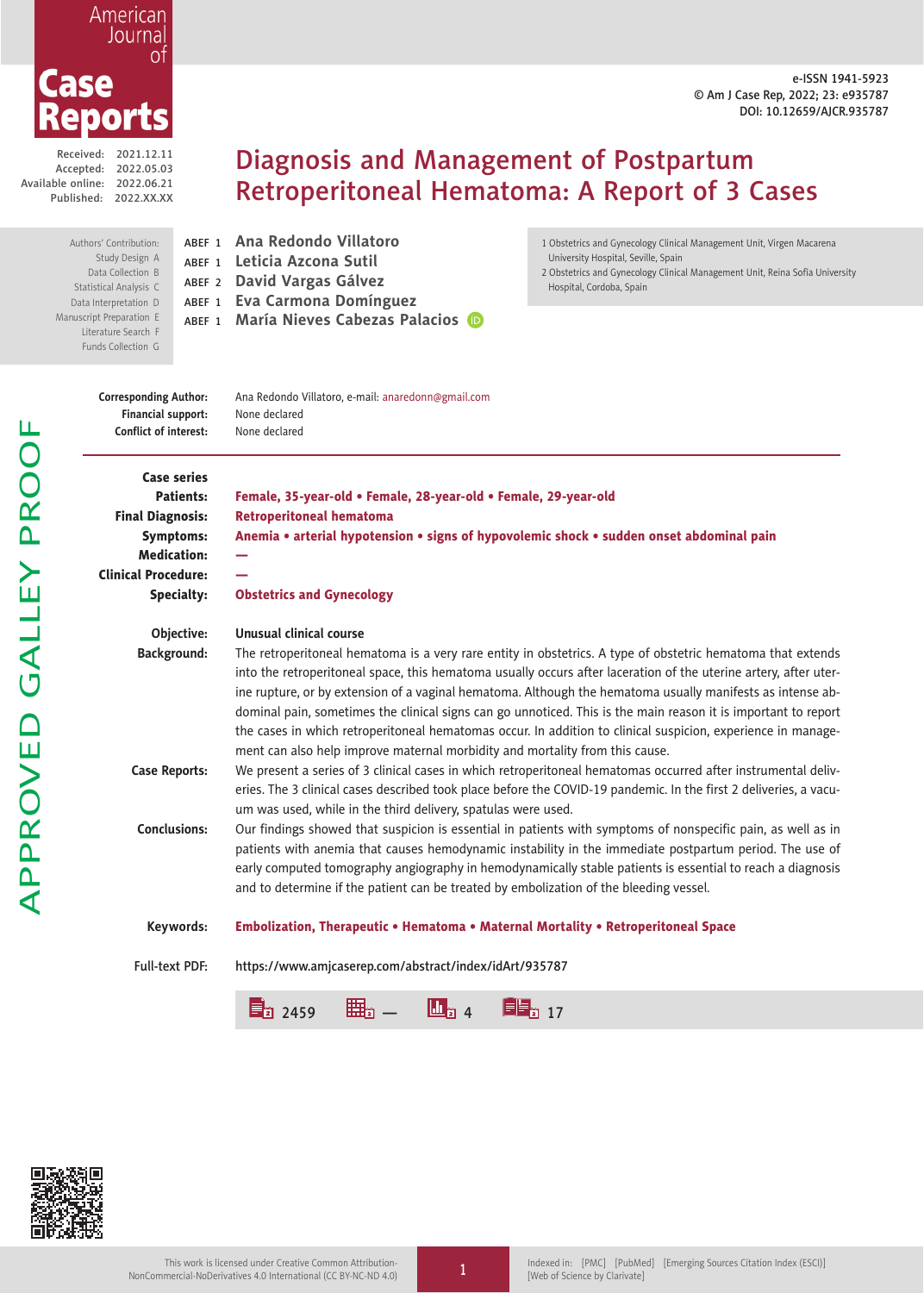## **Background**

Obstetric hematomas are a form of postpartum hemorrhage that are produced by the accumulation of hematic material in the connective tissue near the vagina, cervix, or parametrium in response to a vascular injury [1,2]. Obstetric hematomas are an uncommon entity, with a reported incidence rate in the literature from 1 in 300 to 1 in 1500 births [1,3,4]. This incidence can vary in different regions depending on the obstetric practices performed. A greater number of episiotomies and instrumental deliveries would be directly related to the increase in their incidence. Retroperitoneal hematomas are a rare type of obstetric hematoma that extend into the retroperitoneal space and usually occur after laceration of the uterine artery, after uterine rupture, or by extension of a vaginal hematoma [4,5].

Unlike hemorrhaging in other locations, retroperitoneal hemorrhaging can initially go unnoticed, presenting highly nonspecific signs that make the condition considerably difficult to diagnose [1,2]. The onset of symptoms will depend on the increase in bleeding, manifesting as a sudden onset of abdominal pain, which might be accompanied by arterial hypotension or signs of hypovolemic shock [4].

The diagnostic test of choice is computed tomography (CT) [5,6], with pelvic angiography being essential for hemodynamically stable patients for whom therapeutic embolization treatment is completed [4]. This technique is highly effective for resolving the symptoms but requires an expert practitioner because the procedure is not without complications [5].

Our main objective in this article was to report on a series of cases within the context of standard clinical practice in an obstetrics and gynecology department of a tertiary Spanish hospital. We also report the therapeutic diagnostic management carried out in each patient and review the established scientific literature on the subject. The reporting of cases will help raise awareness among gynecologists and obstetricians so they can recognize the retroperitoneal hematoma as a significant cause of morbidity and mortality, which requires high clinical suspicion and a multidisciplinary approach.

## Cases Reports

## Case 1

A 35-year-old woman with no relevant medical history underwent an induced labor owing to premature rupture of membranes at week 40 of pregnancy. After instrumental delivery (vacuum-assisted owing to the risk to the fetus's wellbeing) that was complicated by shoulder dystocia and resolved



**Figure 1.** Case 1: abdominal and pelvic computed tomography angiography with contrast. A 10×7-cm hematoma on the right posterolateral wall of the vagina compresses and laterally displaces the rectum.

by primary maneuvers, the mother gave birth to a male infant weighing 3.405 kg. She was subsequently sutured for a grade II laceration without incident. In the immediate postpartum period, the patient presented anemia in the transfusion range. During the examination, a bulge was palpated in the posterolateral face of the vagina. There was also induration of the buttock. The patient underwent transvaginal and abdominal ultrasounds, which revealed a hematoma on the vaginal wall. CT angiography showed a hematoma on the right posterolateral wall of the vagina, measuring 10×7 cm, without identifying the origin of the bleeding (**Figure 1**). Given the patient's clinical and hemodynamic stability and the inability to locate the bleeding vessel, a conservative approach was decided upon, and the patient was transfused 3 units of packed red blood cells. Ultimately, based on the hematoma's stability in the follow-up CT conducted 16 h after the CT angiography, the patient's clinical improvement, and the absence of complications, the patient was discharged with a prescription for Augmentin (875 mg/125 mg, 1 tablet every 8 h as prophylaxis). During the follow-up 2 months after the episode, the patient was asymptomatic, and the examination revealed no findings.

## Case 2

A 28-year-old woman with no relevant medical history was admitted for labor. She underwent an instrumental delivery (vacuum-assisted owing to protracted labor) and gave birth to a male infant weighing 3.235 kg. In the immediate postpartum period, the patient had buttock pain and severe anemia, which persisted after the administration of 2 units of packed red blood cells. During the examination, a bulge that occupied the entire left lateral and anterior face of the vagina was palpated. Ultrasonography revealed a hematoma that could not be delimited, occupying the entire left hemipelvis. Given these findings, CT angiography was performed, indicating a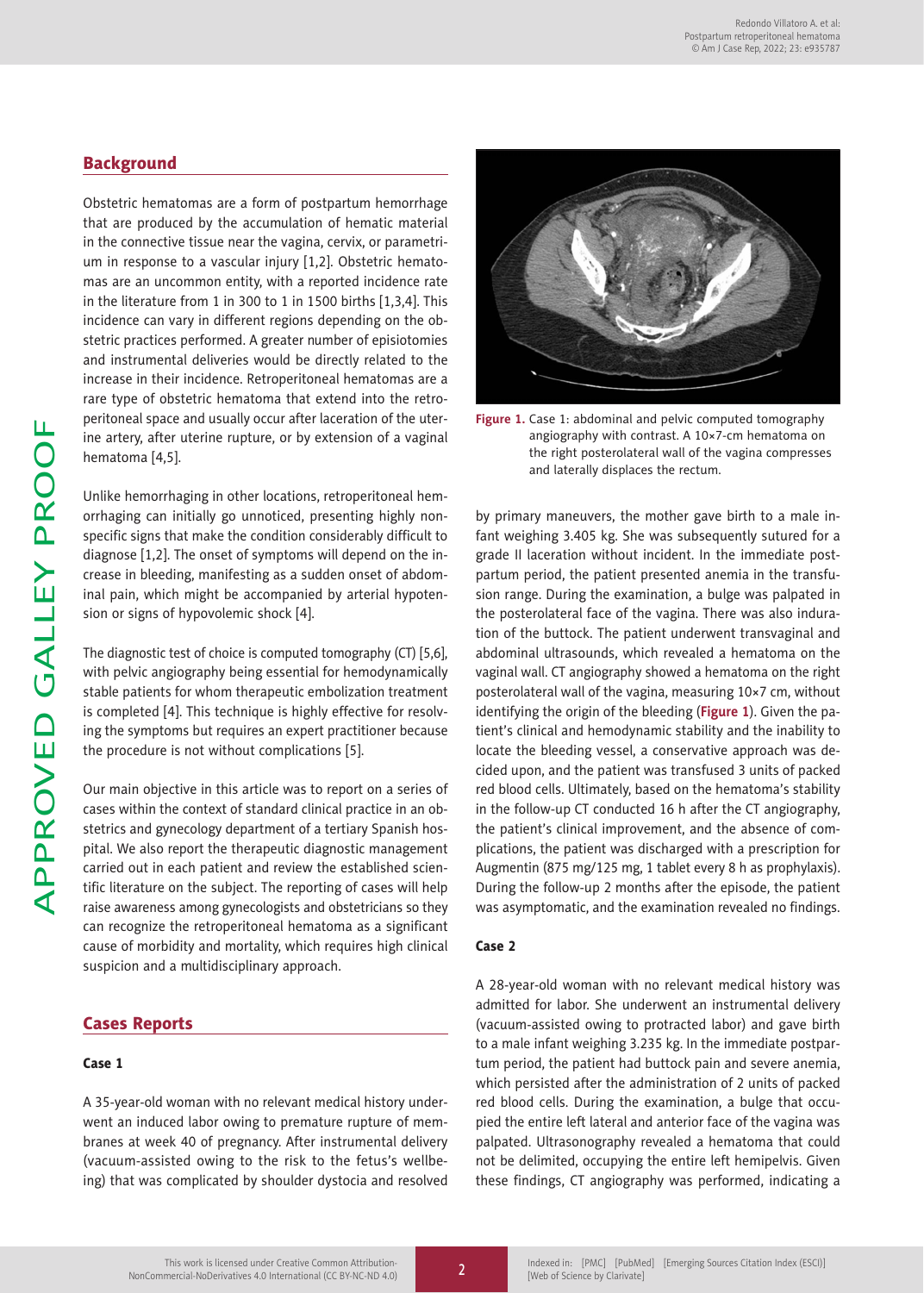

**Figure 2.** Case 2: abdominal and pelvic computed tomography angiography with contrast. A 16×10×19-cm retroperitoneal hematoma displaces bladder to the right, elevates the uterus, and collapses the sigmoid colon.



**Figure 3.** Case 3: abdominal and pelvic computed tomography angiography with contrast. A 6.4×11×13-cm hematoma on the right side of the pelvis displaces the vagina to the right (**A**). Uterus is increased in size in relation to the recent delivery and the image is compatible with a 3.7-cm blood collection in the presacral space; a gauze-compatible image can be seen inside the vagina (**B**).

retroperitoneal hematoma located in the lesser pelvis, occupying from the left lateral face of the vagina (collapsing the sigmoid colon and shifting the bladder) to the anterior wall of the abdomen and measuring 16×10×19 cm. No active contrast extravasation was observed (**Figure 2**). The patient was therefore not considered a candidate for embolization, and a conservative approach was decided upon. The patient was prescribed intravenous antibiotic therapy with Augmentin (1 g/8 h) and metronidazole (500 mg/8 h) and underwent antithrombotic prophylaxis with heparin (20 mg/24 h), once the stability of the hematoma was confirmed in a follow-up CT scan. At 13 days after the birth, the hematoma spontaneously drained through the lateral face of the vagina. In the following days, the size of the hematoma decreased, and the patient was discharged, with the hematoma measuring 9.8×7.5 cm. During the followup at 2 months, the patient was asymptomatic, and the gynecological examination was normal.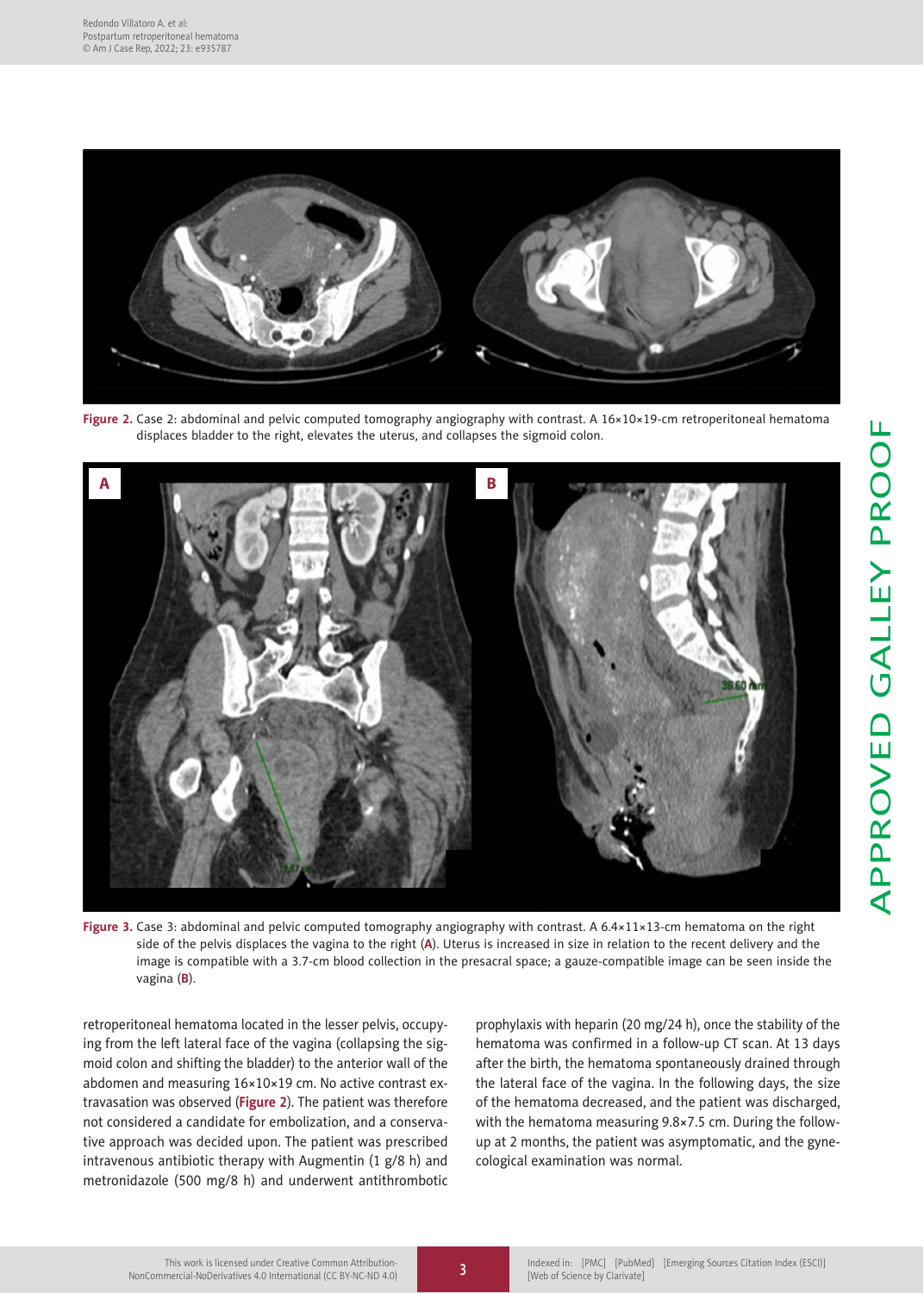## Case 3

A 29-year-old woman with no relevant medical history was admitted for premature rupture of membranes at week 37 of pregnancy. The woman underwent instrumental delivery (spatulas due to the risk to fetal wellbeing) and gave birth to a male infant weighing 3.280 kg. In the immediate postpartum period, the patient had hypogastric pain, active vaginal bleeding, and anemia in the transfusion range. The patient underwent an examination under anesthesia, which revealed a 4-cm laceration in the right lateral face of the vagina, as well as a bleeding vessel. The vessel was sutured and vaginal tamponade was performed. Given the lack of improvement and worsening anemia after the transfusion of 2 units of packed red blood cells, a CT was performed, revealing a retroperitoneal hematoma measuring 6.4×10×10.5 cm (**Figure 3**) and identifying the origin of the bleeding as coming from a branch parallel to the uterine artery and from a pudendal branch. Selective embolization of these vessels was performed, accessed by the left radial artery, with 2 vials of 250-micron microparticles. The patient was prescribed antibiotic therapy with intravenous Augmentin (1 g/8 h) and antithrombotic prophylaxis with Clexane (40 IU/24 h). The patient's condition progressed favorably, with a reduction in hematoma size (observed in a follow-up CT scan), and she was discharged at 20 days after the birth in good general condition and without anemia, per the laboratory test results. A follow-up CT scan was performed at 8 months after the embolization, and no residual hematoma was observed.

## **Discussion**

Retroperitoneal hematomas are an uncommon condition in the postpartum period but can be life-threatening if not detected in a timely manner [1,6]. Although episiotomies and instrumental deliveries have been the risk factors most closely linked to obstetric hematomas, there are other factors related to this condition, such as primiparity, fetal macrosomia, protracted labor, coagulation disorders, and varicose veins in the genital tract [6]. The 3 cases presented here have in common that the complication occurred after an instrumental delivery with fetal weights greater than 3000 g. In cases 1 and 3, an episiotomy was performed, and in case 2, a second-degree tear occurred.

In terms of its etiology, the formation of the hematoma is not only due to direct trauma of the tissues but also to tissue necrosis produced by the extrinsic compression of the blood collection itself [2,7]. In those cases in which there is some maternal coagulopathy or the vascular repair during the suture was not effective, inadequate hemostasis will perpetuate the growth of the hematoma [7]. In case 3, the patient underwent an examination under anesthesia, which revealed a 4-cm laceration in the vagina with a bleeding vessel, which was sutured. Diagnosing a retroperitoneal hematoma in the postpartum period is not an easy task owing to the nonspecific clinical manifestations, low incidence, and few references in the literature regarding its identification. Locating the hematoma is therefore essential, not only to establish the diagnosis but also to predict the possible progression of the symptoms [7]. Vaginal hematomas, such as those that occurred in the first 2 cases, located between the urogenital diaphragm and the levator ani muscle, are due mainly to injuries to the descending branch of the uterine artery and tend to extend laterally toward the perineum and rectum. These hematomas can therefore be recognized in an examination as a fluctuating and highly painful swelling (when palpated) that protrudes from the vaginal wall [8]. In addition to vaginal palpation, the most characteristic manifestation of the retroperitoneal hematoma is acute and high-intensity pain that occurs within 24 h of childbirth and, if left to progress, is accompanied by signs of hypovolemia [6-8].

Regarding the presence of hypovolemic shock, the acute anemia experienced by the patients in all 3 reported cases necessitated the transfusion of between 2 and 3 units of packed red blood cells.

By contrast, if the location of the hematoma is above the levator ani muscle, the hematoma can extend toward the broad ligament or toward the retroperitoneal space, as occurred in our case 3 [8,9]. This type of injury is usually located in the uterine artery or in one of its branches and is frequently associated with cervical lacerations, vaginal cul-de-sac lacerations, and suture dehiscence of these lacerations.

In certain cases, the hematomas are secondary to rupture of the lower uterine segment [8]. The symptoms in these cases are fairly nonspecific and start with symptoms of hypovolemia or, in other cases, continuous hypogastric pain associated with signs of abdominal guarding [7,9]. The rupture of the lower uterine segment, reported as a possible cause of hematoma in the literature, was not corroborated in any of the cases presented here.

In cases of large hematomas, vaginal palpation can provide evidence of uterine deviation toward the side contralateral to the hematoma [9].

When there is a clinical suspicion, the first test should be ultrasonography. If the results are not diagnostic, the imaging technique of choice is CT [10]. Pelvic angiography is essential for hemodynamically stable patients because it will indicate the location of the vascular laceration or bleeding point, which will be shown through contrast extravasation [9,10]. Identifying the pelvic vascular map is required before any procedure, with the aim of determining the anatomy of the uterine arteries and their collaterals [10]. CT was performed in all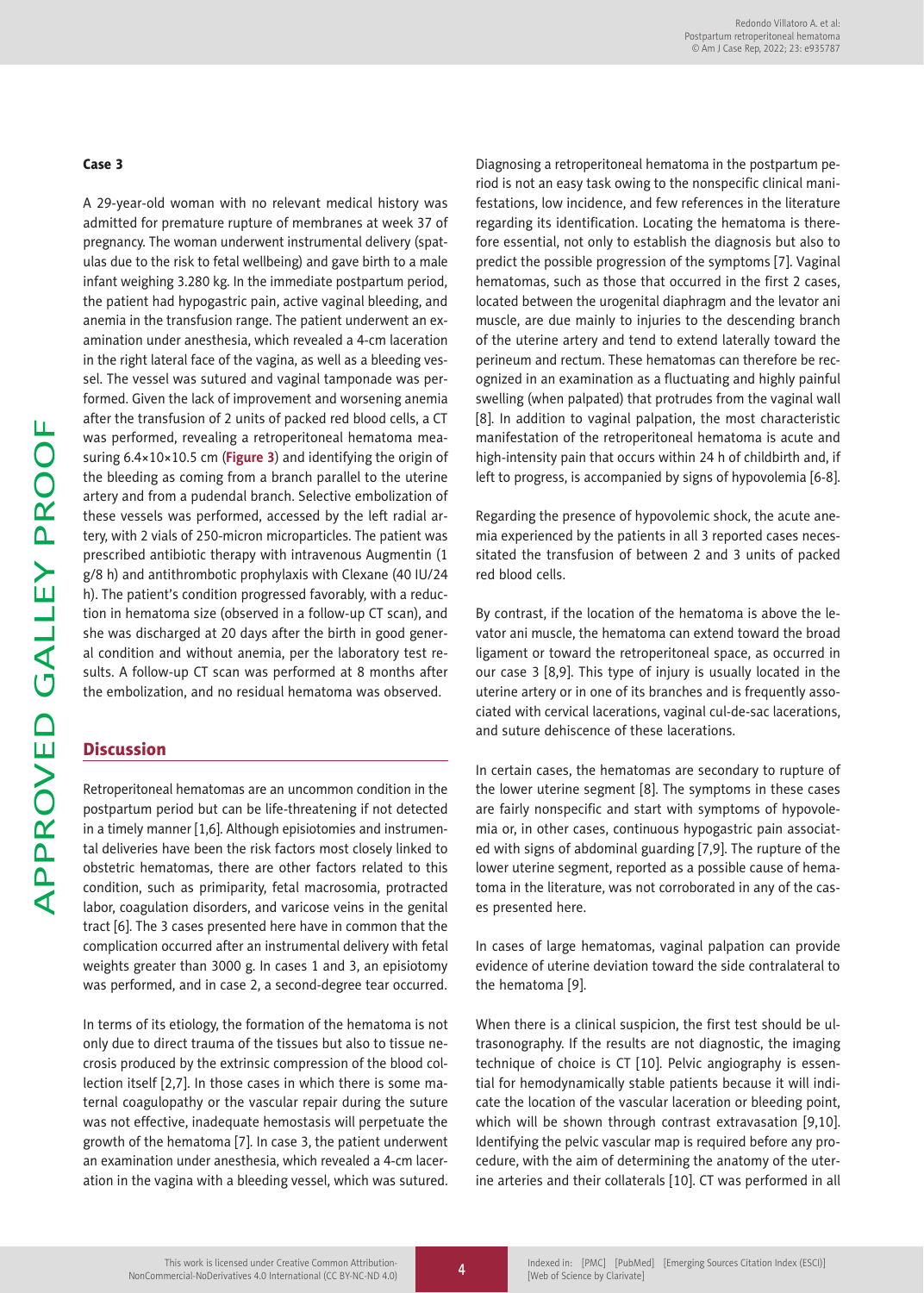

**Figure 4.** Retroperitoneum division zones: Zone 1: initial surgical management. Zones 2 and 3: conservative treatment can be chosen in certain situations. (Redondo et al.).

3 of our patients to identify, as indicated in the literature, the possible presence of active bleeding as well as the location of the hematoma.

Historically, retroperitoneal hematomas have had an initial surgical approach. Currently, the surgical or conservative approach will depend on the etiology, size, extent, and, above all, location and hemodynamic stability [7,9,10]. None of our patients required surgery since they were hemodynamically stable. Also, in case 3, in which active bleeding was observed, embolization was effective.

To determine the need for surgery, we need to consider the location of the hematoma, which will suggest the underlying vascular injury and the patient's hemodynamic state, which, if unstable, will make surgery the chosen approach. In terms of location, the retroperitoneum is divided into 3 zones [3,7] **(Figure 4)**: the first (zone 1) includes the midline retroperitoneum; the second (zone 2) includes the perinephric space; the third (zone 3) includes the pelvic retroperitoneum. Therefore, zone 1 injuries require an initial surgical management owing to the high probability of vascular injury. Injuries in zones 2 and 3 are eligible for conservative treatment in hemodynamically stable patients who do not present with an increasing lesion size and lack signs suggestive of compartment syndrome [3,7,9].

Due to its greater safety index and precision, percutaneous artery embolization is the alternative choice to open surgery, provided the patient is hemodynamically stable [10]. The aims of percutaneous artery embolization, after identifying the bleeding vessel, are selective catheterization and embolization of the most distal artery possible [9,11,12]. These goals are not always achievable, however, and in certain circumstances, such as when there is no contrast extravasation in the angiography (due to intermittent bleeding, arterial spasticity, or vasoconstriction), bilateral embolization of the uterine arteries should be performed, because if it is performed unilaterally, repermeabilization can occur through collateral branches, thereby resulting in the reappearance of the bleeding [12]. Gelatin foam is the most widely used embolic agent owing to the clinical experience using it and its low cost [12]. Thanks to its resorbable nature, the foam allows for the preservation of arterial perfusions and fertility [13-15].

When hemostasis using transcatheter embolization techniques is not effective (typically due to the presence of anatomical variations), surgeons can opt for ligation through laparotomy of the uterine artery or the internal iliac artery [13]; however, the success rates do not exceed 83% [15,16].

Lastly, in those cases in which a conservative approach is opted for in hemodynamically stable patients, postpartum prophylactic antibiotic therapy might be indicated to prevent superinfection of the hematoma, although there are no recommendations that endorse its generalized use. In all 3 of our cases, prophylactic antibiotic therapy was prescribed to prevent superinfection of the hematoma. Although there is no agreed to guideline, we propose that it should be done based on the antimicrobial resistance of each center. We believe that the antibiotics used in each of our patients were effective since none had fever spikes or analytical signs of infection.

In addition, the use of low-molecular-weight heparin at prophylactic dosages once the symptoms have stabilized appears appropriate given that the prothrombotic state of the postpartum period adds to the patient's immobility due to this complication, which, together with blood loss greater than 1 L, increases the risk of postpartum thrombotic events [17].

# Conclusions

Based on our findings, we conclude that the diagnostic suspicion of a retroperitoneal hematoma is essential in patients with symptoms of nonspecific pain located in the hypogastrium, vagina, or buttock, as well as in patients with anemia that causes hemodynamic instability in the immediate postpartum period. This clinical suspicion should be increased in instrumental deliveries, such as the 3 cases that we have presented, or if an episiotomy has been performed. Performing CT angiography early in hemodynamically stable patients, as